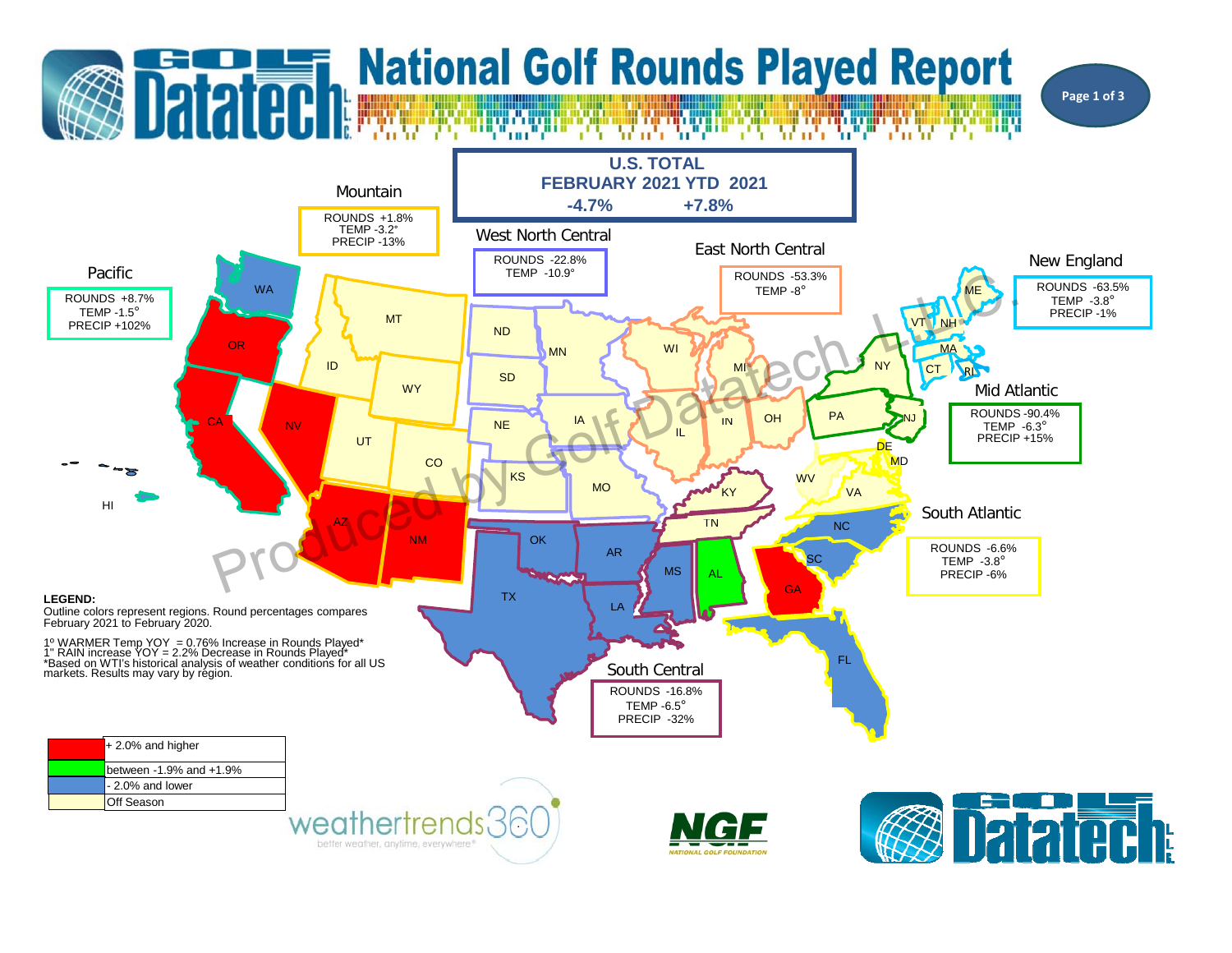## **Datatech National Golf Rounds Played Report**

**Page 2 of 3**

| <b>PACIFIC</b>            | <b>FEB</b><br>8.7% | <b>YTD</b><br>16.3% | <b>FEBRUARY 2021</b><br><b>SOUTH ATLANTIC</b> |            |            |           |                      | <b>FEB</b><br>$-6.6%$ | <b>YTD</b><br>3.1% |
|---------------------------|--------------------|---------------------|-----------------------------------------------|------------|------------|-----------|----------------------|-----------------------|--------------------|
| CA                        | 13.3%              | 15.3%               |                                               | <b>FEB</b> | <b>YTD</b> |           | DE, DC, MD           | $-66.3%$              | $-7.8%$            |
| Los Angeles               | 19.1%              | $\star$             | <b>UNITED STATES</b>                          | $-4.7%$    | 7.8%       |           | Washington/Baltimore | $-58.6%$              |                    |
| <b>Orange County</b>      | 9.5%               | $\star$             | <b>PUBLIC ACCESS</b>                          | $-7.5%$    | 4.8%       | FL        |                      | $-4.2%$               | 1.1%               |
| Palm Springs              | $-15.2%$           | $\star$             | <b>PRIVATE</b>                                | 3.9%       | 16.5%      |           | Jacksonville         | 5.8%                  |                    |
| Sacramento                | 19.2%              | $\star$             |                                               |            |            |           | Orlando              | $-14.0%$              |                    |
| San Diego                 | 25.1%              | $\ast$              | <b>EAST NORTH CENTRAL</b>                     | $-53.3%$   | $-30.7%$   |           | Tampa                | $-11.1%$              |                    |
| San Francisco/Oakland     | 25.8%              | $\star$             | IL                                            | $-44.7%$   | $-24.2%$   |           | Palm Beach           | $-14.4%$              |                    |
| HI                        | $-17.6%$           | $-16.0%$            | Chicago                                       | $-90.1%$   |            |           | Naples/Ft Myers      | 5.5%                  |                    |
| <b>OR</b>                 | 6.8%               | 39.2%               | IN                                            | $-13.4%$   | $-3.7%$    |           | Miami/Ft.Lauderdale  | 8.5%                  |                    |
| Portland                  | $-13.0%$           | $\star$             | MI                                            | <b>NA</b>  | $-66.1%$   | $-GA$     |                      | 26.4%                 | 30.5%              |
| <b>WA</b>                 | $-13.7%$           | 42.4%               | Detroit                                       | <b>NA</b>  |            |           | Atlanta              | 47.5%                 |                    |
| Seattle                   | $-5.2%$            |                     | OH                                            | $-65.0%$   | $-38.3%$   | <b>NC</b> |                      | $-8.7%$               | 9.8%               |
|                           |                    |                     | Cincinnati                                    | $-52.1%$   |            |           | Greensboro/Raleigh   | 10.4%                 |                    |
| <b>MOUNTAIN</b>           | 1.8%               | 4.5%                | Cleveland                                     | $-80.4%$   |            | <b>SC</b> |                      | $-13.4%$              | 1.2%               |
| AΖ                        | 5.0%               | 3.6%                | WI                                            | <b>NA</b>  | <b>NA</b>  |           | Charleston           | $-9.6%$               |                    |
| Phoenix                   | 9.1%               |                     |                                               |            |            |           | <b>Hilton Head</b>   | $-9.1%$               |                    |
| CO                        | 32.1%              | 23.6%               |                                               |            |            |           | Myrtle Beach         | $-25.8%$              |                    |
| Denver                    | 52.7%              | $\star$             | <b>SOUTH CENTRAL</b>                          | $-16.8%$   | 12.4%      | VA, WV    |                      | $-43.2%$              | $-2.8%$            |
| ID, WY, MT, UT            | $-54.7%$           | $-10.7%$            | <b>AL</b>                                     | $-0.3%$    | 20.0%      |           |                      |                       |                    |
| <b>NM</b>                 | 12.6%              | 11.4%               | AR, LA, MS                                    | $-13.1%$   | 25.1%      |           | <b>MID ATLANTIC</b>  | $-90.5%$              | $-35.8%$           |
| <b>NV</b>                 | 2.6%               | 5.5%                | OK                                            | $-43.5%$   | $-17.8%$   | <b>NJ</b> |                      | $-79.3%$              | $-24.1%$           |
| Las Vegas                 | 1.2%               | $\star$             | KY, TN                                        | $-13.7%$   | 22.6%      | <b>NY</b> |                      | $-96.8%$              | $-43.5%$           |
|                           |                    |                     | <b>TX</b>                                     | $-16.9%$   | 10.4%      |           | New York City        | $-96.8%$              |                    |
| <b>WEST NORTH CENTRAL</b> | $-22.8%$           | 7.2%                | Dallas/Ft. Worth                              | $-26.9%$   | $\star$    | PA        |                      | $-90.6%$              | $-34.2%$           |
| KS, NE                    | $-23.2%$           | 10.3%               | Houston                                       | $-9.3%$    | $\star$    |           | Philadelphia         | $-85.3%$              |                    |
| ND,SD                     | <b>NA</b>          | <b>NA</b>           | San Antonio                                   | $-11.4%$   |            |           | Pittsburgh           | $-71.9%$              |                    |
| <b>MN</b>                 | <b>NA</b>          | <b>NA</b>           |                                               |            |            |           |                      |                       |                    |
| Minneapolis/St.Paul       | <b>NA</b>          |                     |                                               |            |            |           | <b>NEW ENGLAND</b>   | $-63.5%$              | $-17.5%$           |
| IA, MO                    | $-20.3%$           | 6.8%                |                                               |            |            |           | CT, MA, RI           | $-63.5%$              | $-17.5%$           |
| <b>St Louis</b>           | $-38.1%$           |                     |                                               |            |            |           | <b>Boston</b>        | <b>NA</b>             |                    |
| <b>Kansas City</b>        | $-8.7%$            | $\star$             | Not reporting YTD 2021                        |            |            |           | ME, NH, VT           | <b>NA</b>             | <b>NA</b>          |

For more information contact Golf Datatech, golfroundsplayed@golfdatatech.com or call 407-944-4116 The percentages represent the differences in number of rounds played comparing February 2021 to February 2020